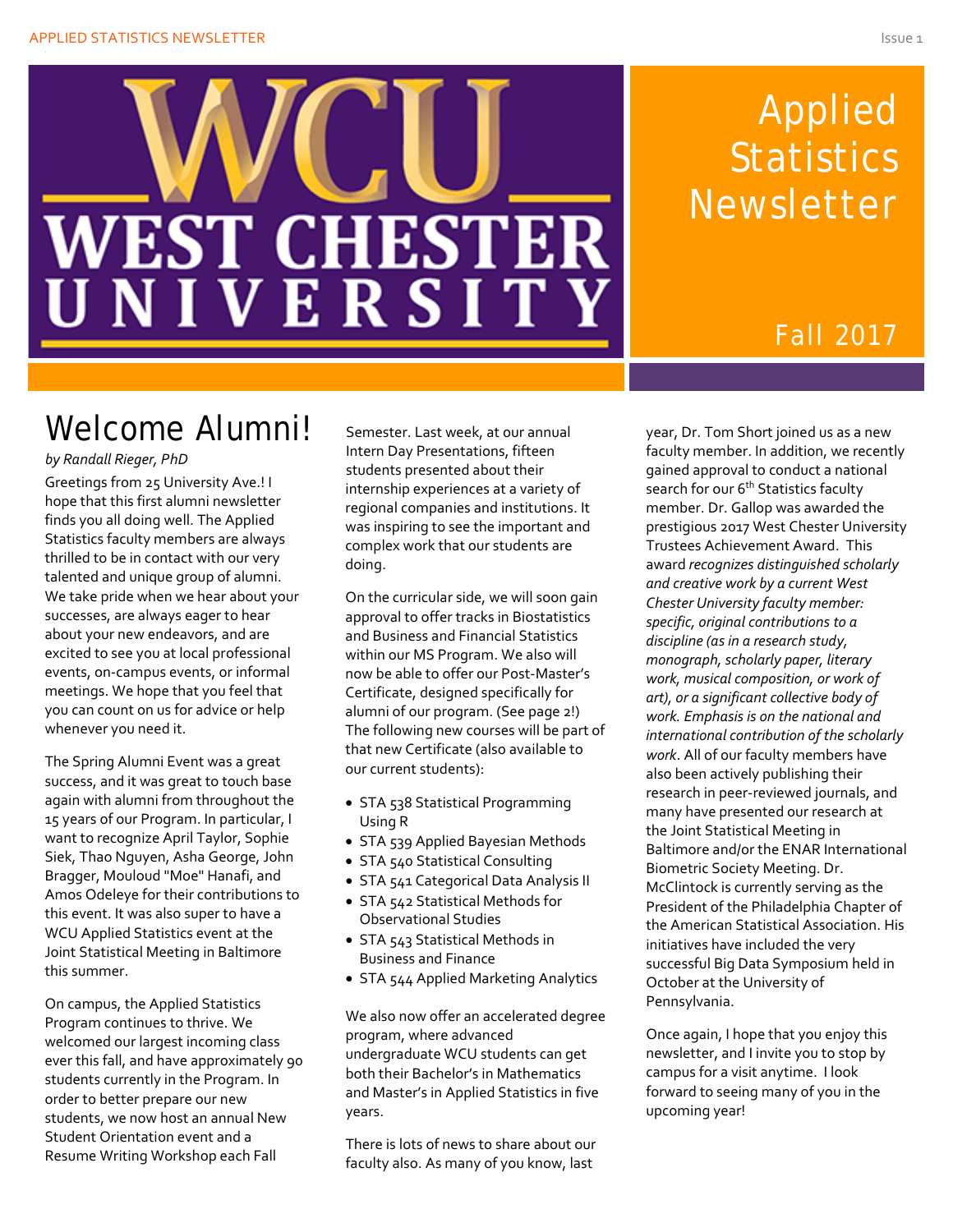### Spring Networking Event Recap

*By Amos Odeleye, Class 2011*

On Friday April 7, 2017 more than 75 alumni, students and faculty came together with overwhelming response to celebrate the WCUPA Applied Statistics program.

We were honored to have Dr. Peter Glidden, Chair of Mathematics Department provide opening remarks followed by Dr. Randall Rieger and an alumni spotlight from Dr. Mat Davis (class of 2009) who shared his career journey and industry prospective with us. The event was a great success attended by alumni from different years and it was a great opportunity to learn from our alumni about their journey after they graduate from the program.



Here is the link to the photos (courtesy of alumni Class 2011):

[https://www.wcupa.edu/sciences](https://www.wcupa.edu/sciences-mathematics/mathematics/gradstat/untitled.aspx)[mathematics/mathematics/gradstat/unti](https://www.wcupa.edu/sciences-mathematics/mathematics/gradstat/untitled.aspx) [tled.aspx](https://www.wcupa.edu/sciences-mathematics/mathematics/gradstat/untitled.aspx)

Thanks to everyone that assisted in making the occasion a success - the professors (we are forever grateful!), alumni, students, and Debbie Naughton, WCUPA Director of Alumni Relations.

We look forward to seeing you at the next event.

# Post Master's Certificate of Advanced Study in Applied Statistics

We are excited to announce our Post Master's Certificate of Advanced Study in Applied Statistics which will begin in the Spring Semester of 2018. This Certificate is an official West Chester University degree. It has been created for students who have already successfully completed a Master's degree in Statistics. This degree will benefit those Master's degree holders who are looking for a way to competitively differentiate themselves or for those who simply wish to stay upto-date with our rapidly evolving profession and learn some new advanced topics and skills.

To complete this Certificate, students are required to take 12 credits of elective courses above and beyond what was used to complete their Master's degree. Elective courses that have been completed since completing a Master's degree can also be counted towards completion of this Certificate.

If you have any suggestions for elective course content, or would like more information please contact Professor Rieger at [rrieger@wcupa.edu.](mailto:rrieger@wcupa.edu)

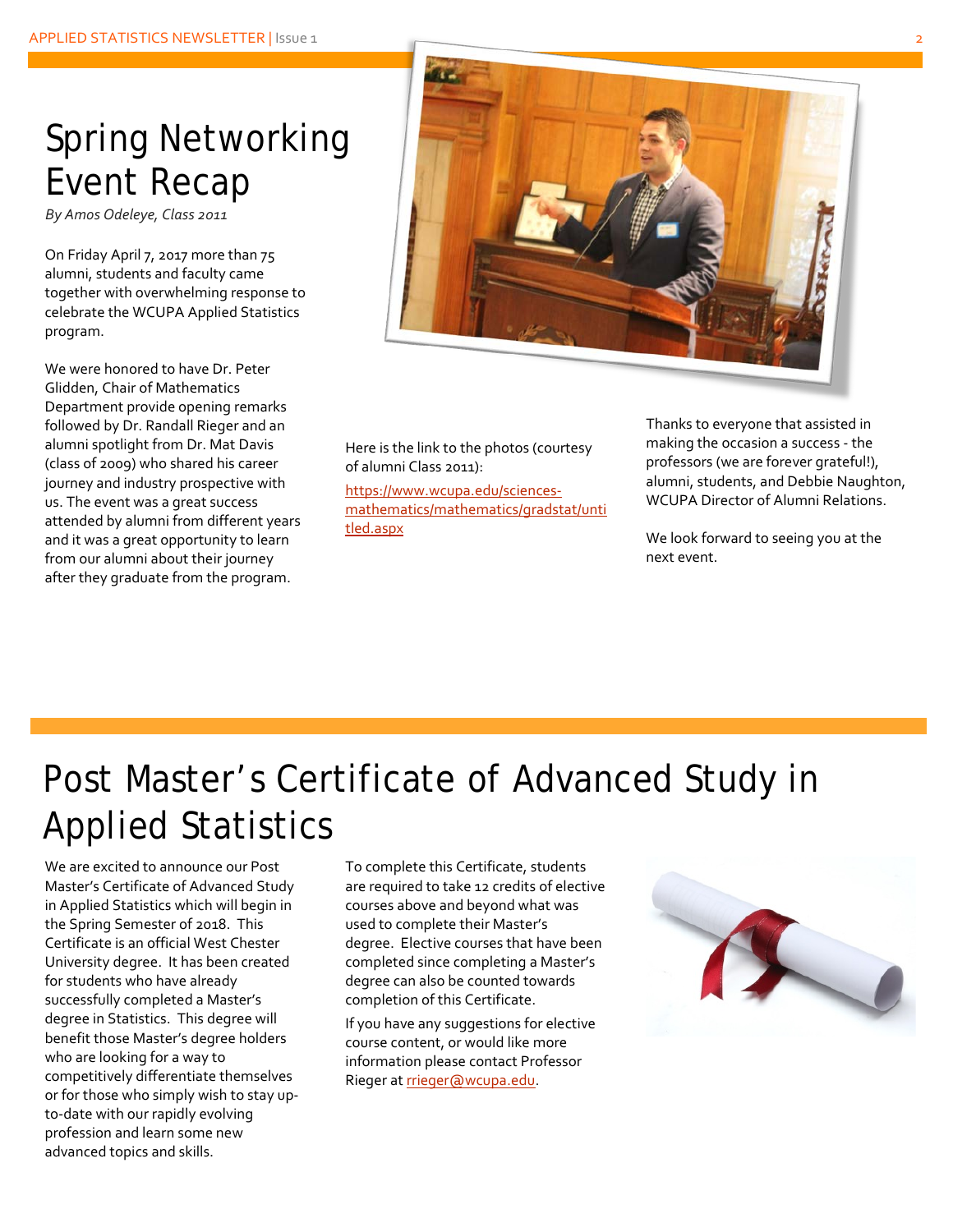

Connect with Nelson via LinkedIn at [https://www.linkedin.com/in/nelsonl](https://www.linkedin.com/in/nelsonleeafanador/) [eeafanador/](https://www.linkedin.com/in/nelsonleeafanador/)



# Alumni Spotlight: Nelson Afanador, MS, PhD

Nelson Lee Afanador is a proud graduate of West Chester University's Masters in Applied Statistics program (2009). His decision to pursue a Master of Science degree in applied statistics began while he was working as a Project Scientist in Merck's Laboratory Technical Support group (LTS). While in LTS he had the opportunity to collaborate with statisticians in Merck's Center for Mathematical Sciences (CMS) and the rest, as they say, is history. After completing his master's degree, Nelson moved into the CMS organization as a Project Statistician.

During his tenure in the Merck's Center for Mathematical Sciences he took a research interest in multivariate data analysis and data mining as applied to biologics and vaccine development. This interest led to a Merck sponsored doctoral research program into improving variable importance selection metrics in latent variable models. Nelson successfully defended his PhD thesis in 2014, and obtained his Doctorate in Chemometrics from Radboud University Nijmegen – The Netherlands.

Nelson's research has allowed him to present his work on data mining and dimensionality reduction methods at various conferences both in the US and Europe. He continues to be an active researcher with multiple publications in latent variable modeling to his credit. He is also the lead developer for the R package, "mvdalab: Multivariate Data Analysis Laboratory", which is an open-source project implementation of latent variable methods and multivariate modeling tools.

Nelson's current role as a statistician in Merck's Research Laboratories Biostatistics & Research Decision Sciences involves the use of integrated quantitative approaches, focusing on multivariate data analysis, classical statistical methods, predictive modeling and simulation in helping answer key questions in biologics and vaccine development.

He credits West Chester University with giving him the knowledge to be successful in his work and laying the foundation for this doctoral research.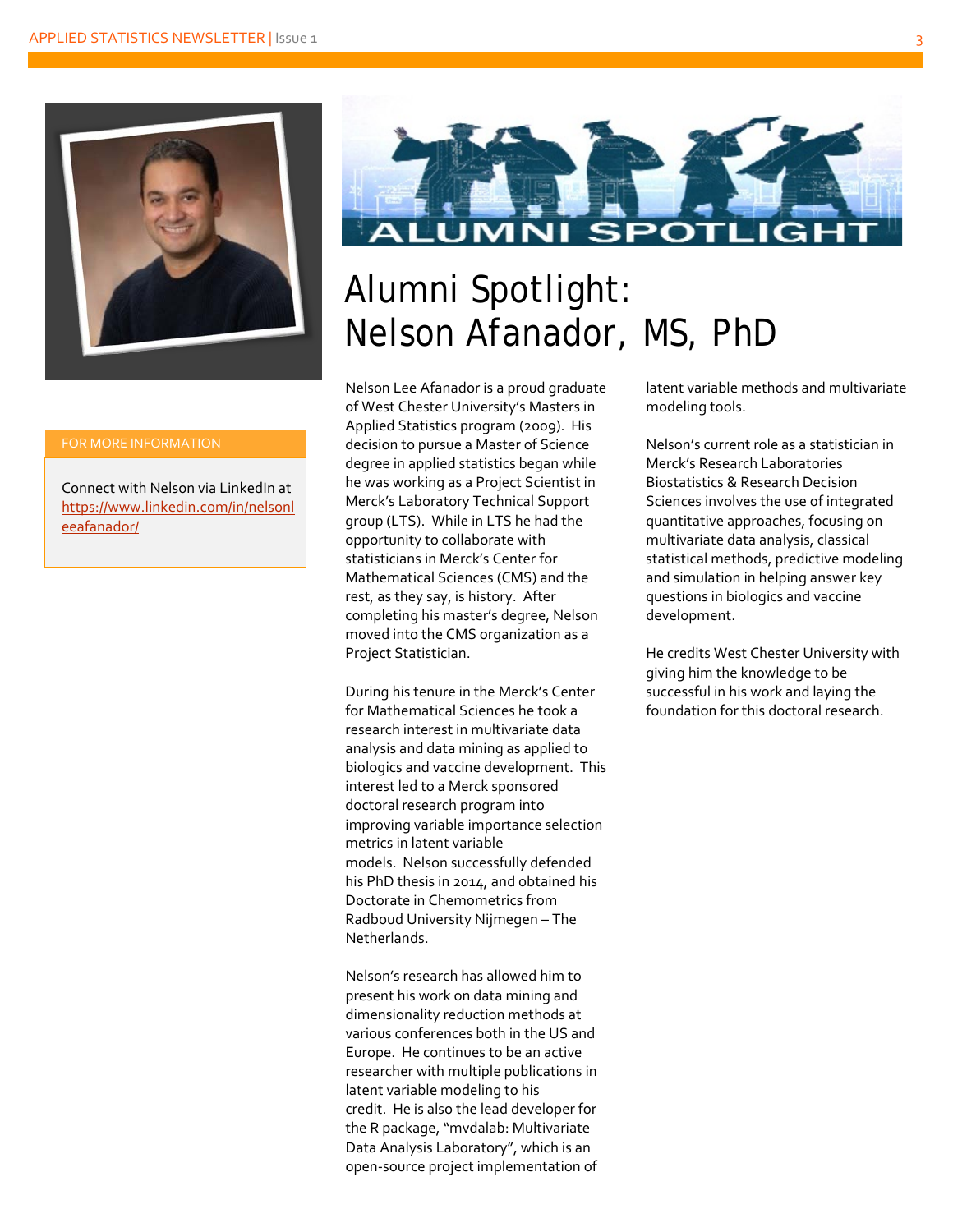# Our Alumni Network - Stronger Together

#### Greetings,

I am pleased to introduce myself as an alumna of the Class of 2011 and the WCUPA Applied Statistics Alumni Group President. As an alumnus of West Chester University, I could not be prouder of the college's accomplishments. West Chester University, particularly in the Applied Statistics program, has successfully provided 15 years of high quality educational opportunities to the students, resulting in more than 300 alumni who excel in various careers in government, finance, pharmaceuticals and much more.

As part of a greater effort to bring all the alumni, current students and faculty together, we have created an alumni group with a mission to:

- Cultivate a mutually beneficial relationship between the WCUPA Applied Statistics program and its growing worldwide community of alumni.
- Facilitate communication to strengthen the alumni bonds of fellowship, professional association and university program affiliation.
- Leverage the resources and talents of alumni and friends to advise and guide the alumni group and our current students.

For the first time, we hosted a Spring Alumni Event and had overwhelming attendance from our alumni and current students.







I heard many fascinating stories from others, but the key message was clear that the education received from WCUPA opened many doors of opportunity and the hard work during the graduate program had paid off. It was also great fun to meet our professors from our classes including Dr. Gallop and Dr. McClintock as well as new faculty to the program.

Finally, our alumni group is looking forward to welcoming our WCUPA alumni to future events to help make a difference and positive impact for our current students and community to achieve our goal to create an environment where we can all prosper from this collaboration.

Please check out our current courses offering and join us in future events.

Sincerely, *Sopheara Peoples, MS* President WCUPA Applied Statistics Alumni

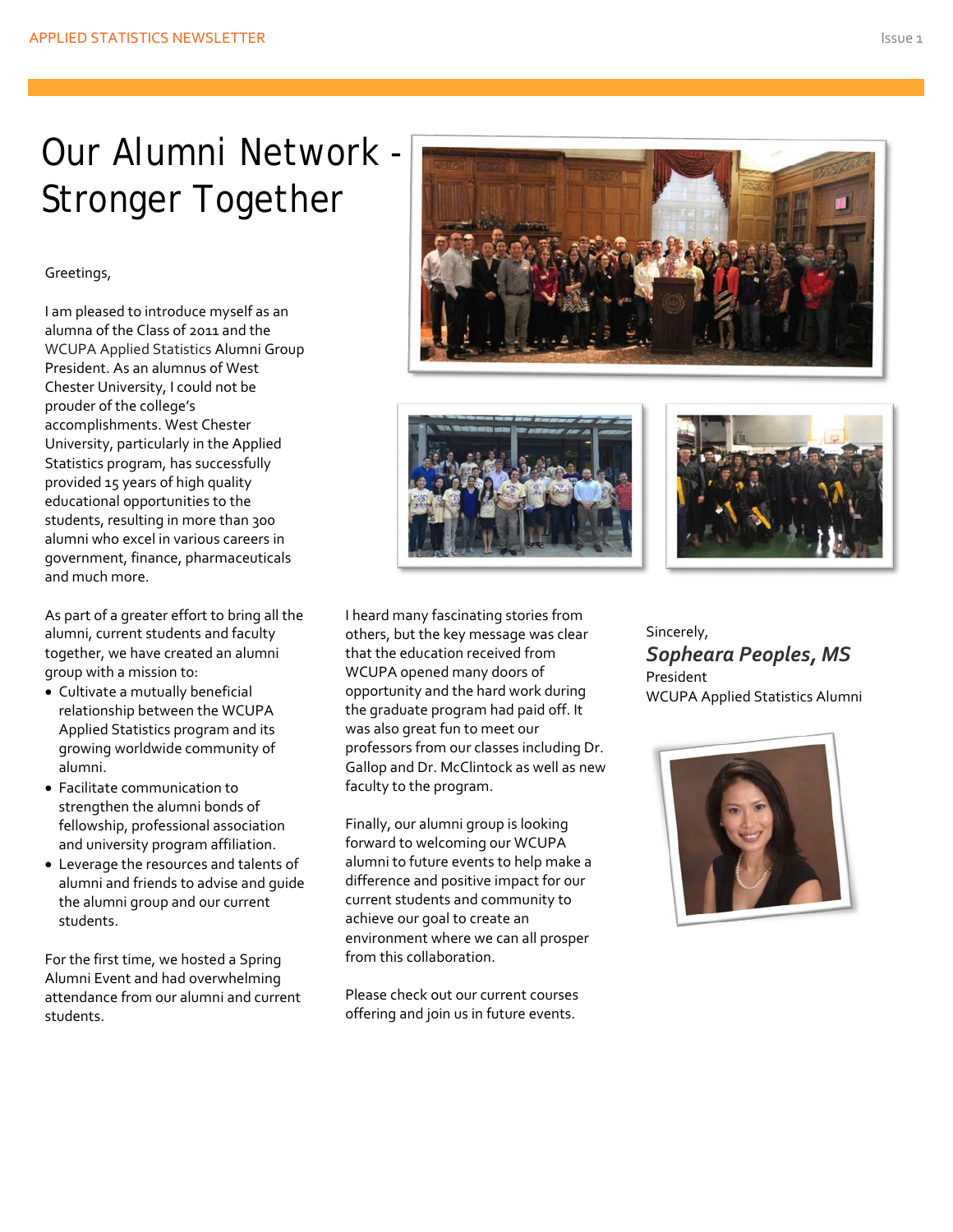## Upcoming Events & Classes

#### **WINTER SESSION 2017/18**

**FREE SAS Workshops** Saturday Dec. 16, 2017 (SAS SQL) Saturday Jan 13, 2018 (SAS Macros) 8:30am - 4:30pm

**STA537: Advanced SAS Programming** Prerequisites: STA511 Drs. Gallop and Rieger

### **SPRING 2018**

**STA536: Data Mining** Prerequisite: STA511 and STA512 Tuesdays 5:45pm - 8:30pm Dr. Crossett

#### **SUMMER 2018**

**STA540: Statistical Consulting** Prerequisite: STA511 and STA512 Mondays and Wednesdays 6:00pm - 10:00pm Dr. Rieger SUMMER SESSION 1

**STA539: Bayesian Modeling** Prerequisite: STA506, STA511 Tuesdays and Thursdays 6:00pm - 10:00pm Dr. Short June 26 – July 26

**STA534: Time Series** Prerequisite: STA511 and STA512 Mondays and Wednesdays 6:00pm - 10:00pm Dr. McClintock SUMMER SESSION 2